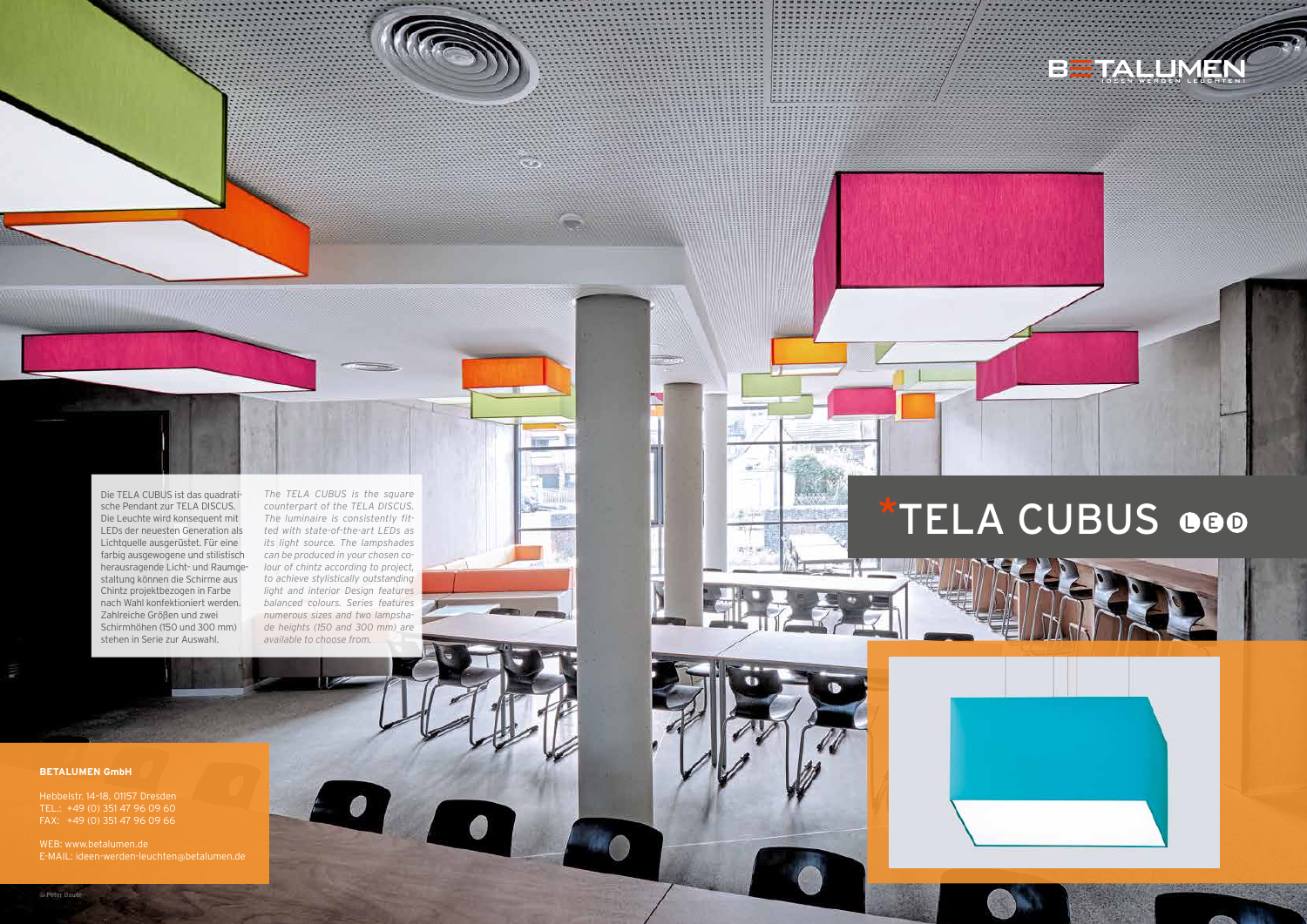

## \*TELA CUBUS GOO



Seilpendel "Parallel"/ *"Parallel" cable suspension*



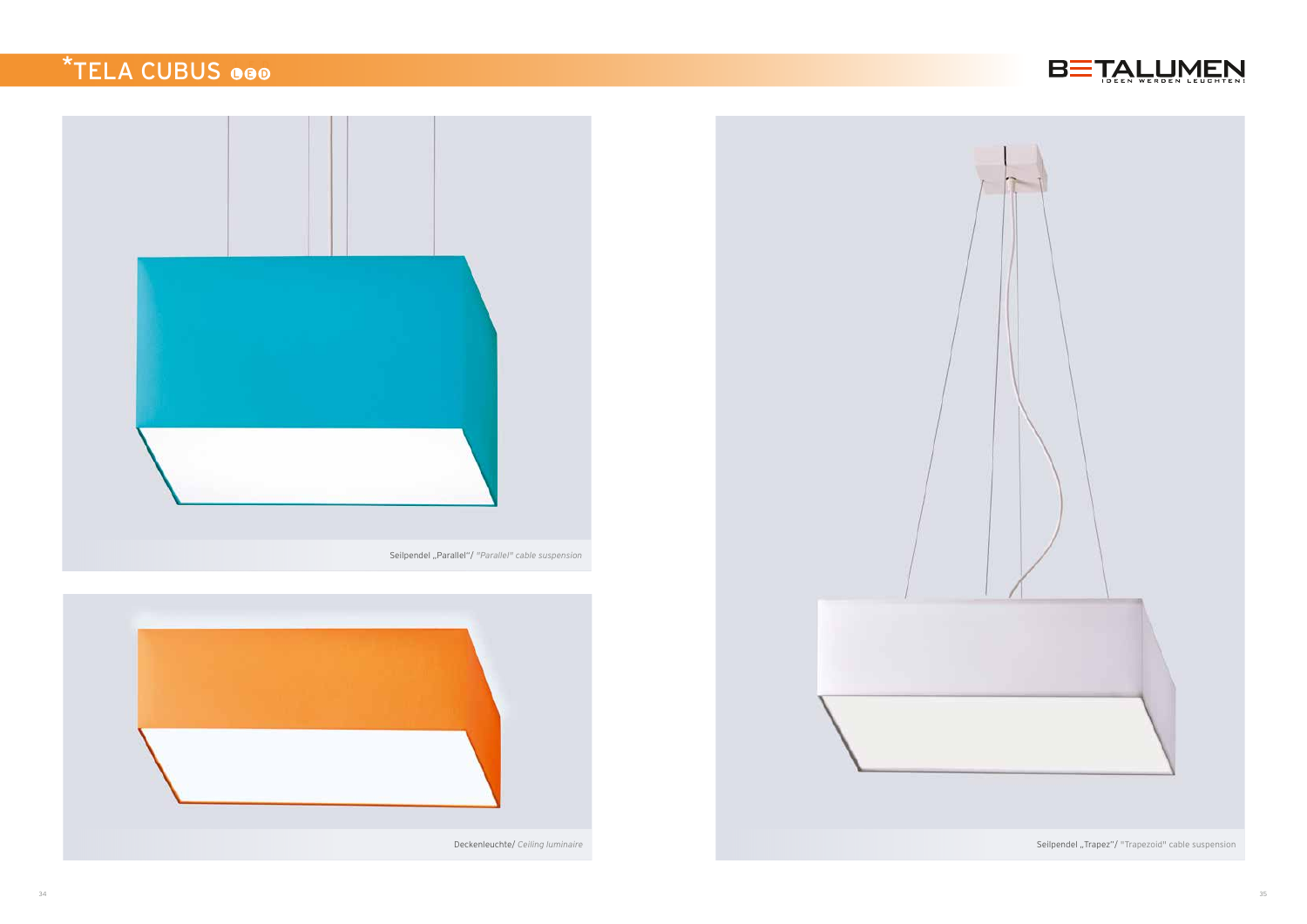#### **TECHNISCHE DATEN:**

- Deckenleuchte/ Pendelleuchte
- LED > 70.000 h L80 B10
- Steckkontakt
- Konverter integriert
- Anschluss max.
- $3*$  2.5 mm<sup>2</sup> • IP20/I
- Schirm Chintz in Farbe nach Wahl
- Weiß Feinstruktur
- Metall pulverbeschichtet • Konverter 0/50/60 Hz
- (AC/DC), 100.000 h
- Schirm mit Boden Acrylglas opalweiß satiniert (reversibel)
- Leuchte mit Indirektlichtanteil, Abdeckung "Indirekt" transparent
- Schirm innen weiß transluzent foliert, Folie mit zusätzlichem UV-Schutz "longlife"

#### **OPTIONEN:** • LED-Parameter (Licht-

- strom, Farbwiedergabe, Farbtemperatur) nach
- Wahl • Tunable white LED
- Konverter dimmbar
- (DALI, 1 10 V, via Funk/ EnOcean, Wireless via App Bluetooth®/ Casambi™-, via Taster, via un:c-Bus-IPv6-Netz-
- werk, via Netzleitung
- ready2mains™ -...)
- Notlichtfunktionen nach Wahl • Textilschirm Chintz in
- Farbe nach Wahl • Bodenmaterialität nach
- Wahl (z. B. Prisma) • Textilschirm und Boden
- aus schwer entflammbarem Material (B1-Qualität)
- Leuchte ohne Indirektlichtanteil
- Baugröße nach Wahl
- Pendellänge nach Wahl

#### **LEUCHTENBESCHREIBUNG:**

- Effektives Kühlmanagement erlaubt eine geschlossene Leuchtenform für reduzierten Staubeintrag und Insekteneinflug
- Langlebiger Textilschirm durch Einsatz UV-beständiger Transluzenzfolie und UV-freier LED-Lichttechnik
- Einsatz hochleistungsfähiger Acrylglasmaterialien als effiziente Leuchtenabdeckung

#### **LUMINAIRE DESCRIPTION:**

- *• Effective cooling management allows an enclosed light shape which reduces the entry of dust and insects*
- *• Durable textile lampshade that uses UV-resistant translucent film and UV-free LED-lighting technology*
- *• Use of high-performance acrylic glass materials as efficient luminaire cover*

#### **HINWEISE:**

- Lichtquelle und Betriebsgerät durch Fachkundige austauschbar Chintz Farbauswahl siehe S. 232/233
- Pendelleuchten mit Kabel 3G 0,75 mm<sup>2</sup> transparent L 1 m, Baldachin weiß
- Seilpendel "parallel" oder "Trapez" leuchtenseitig höhenjustierbar

#### **NOTES:**

- *• Light source and control gear suitable for replacement by a professional.*
- *• Chintz colour selection on pp. 232/233*
- *• Pendant luminaires with transparent 3G 0.75 mm2 cable, L 1 m, white junction box*
- *• Height-adjustable luminair*e *wit*h *"parallel" or "trapezoid" suspension cables*

### \*TELA CUBUS GOO

| Größe<br>size | Var. | Lichtstrom<br>luminous flux |             | Leistung Gewicht |                | Pendelleuchte<br>pendant luminaire       | Pendelleuchte<br>pendant luminaire       | Deckenleuchte<br>ceiling luminaire       | Deckenleuchte<br>ceiling luminaire       |
|---------------|------|-----------------------------|-------------|------------------|----------------|------------------------------------------|------------------------------------------|------------------------------------------|------------------------------------------|
|               |      | 830<br>(lm)                 | 840<br>(lm) | wattage<br>(W)   | weight<br>(kq) | Schirm H 150 mm<br>lampshade<br>H 150 mm | Schirm H 300 mm<br>lampshade<br>H 300 mm | Schirm H 150 mm<br>lampshade<br>H 150 mm | Schirm H 300 mm<br>lampshade<br>H 300 mm |
| 400x400       |      | 1795                        | 1915        | 17.6             | 3,5            | 3/3408.198.4500                          | 3/3410.198. 4500                         | 2/3409.198. 4500                         | 2/3411.198. 4500                         |
| 650x650       |      | 5338                        | 5459        | 47.9             | 10.5           | 3/3386.498.4350                          | 3/3388.498. 4350                         | 2/3387.498. 4350                         | 2/3389.498. 4350                         |
| 900x900       |      | 12011                       | 12283       | 107.9            | 24.5           | 3/3404.498. 4350                         | 3/3406.498. 4350                         | 2/3405.498. 4350                         | 2/3407.498. 4350                         |
|               |      | <b>WW</b>                   | nw          |                  |                |                                          | Bestellnr.-zusätze                       |                                          |                                          |

netto Lichtstromangaben und Leistung der Leuchte bei Umgebungstemperatur 25 °C

*net luminous flux and luminaire power at ambient temperature of 25 °C*

#### **Bestellnummernzusätze:**

- Ohne zusätzl. Indirektlichtanteil \_/\_\_\_\_.\_\_\_.0\_
- Mit zusätzl. Indirektlichtanteil
- Pendel "Trapez"
- Pendel "parallel"
- Boden Acrylglas opalweiß glänzend
- Boden Acrylglas opalweiß satiniert
- Boden Prisma (Acrylglas transparent) 400 x 400
- Konverter dimmbar DALI  $\qquad \qquad \underline{\qquad \qquad }$ .
- Konverter dimmbar Bluetooth®/ Casambi™
- Konverter dimmbar Funk EnOcean
- Konverter dimmbar 1 10 V \_/\_\_\_\_.\_\_\_.\_5
- Notlicht-Überwachung
- (CEAG, INOTEC, Gessler, Kaufel, ...)
- 

\_/\_\_\_\_.\_\_\_.\_\_Kk

 $1 - 3$ dW

\_/\_\_\_\_\_\_\_\_\_\_\_\_\_\_\_2x



ξ 400 / 650 / 900 ្តុជ  $\tilde{\epsilon}$ 



#### **Order number codes:**

- *• Without additional indirect light component \_/\_\_\_\_.\_\_\_.0\_ component*
- *• With additional indirect light component component*
- *• "Trapezoid" suspended light \_/\_\_\_\_.\_\_\_.\_9*
- *• "Parallel" suspended light \_/\_\_\_\_.\_\_\_.\_4*
- *• Opal white acrylic glass bottom, glossy \_/\_\_\_\_.\_\_\_.\_\_K*
- *• Opal white acrylic glass, satin finish \_/\_\_\_\_.\_\_\_.\_\_Ks • Opal white acrylic glass, satin finish –*
- *400 x 400 • DALI dimmable converter \_/\_\_\_\_.\_\_\_.\_5dd*
- *• Bluetooth®/Casambi™ dimmable converter \_/\_\_\_\_.\_\_\_.\_5dW*
- *• Dimmable converter wireless EnOcean \_/\_\_\_\_.\_\_\_.\_5dT*
- *• 1–10 V dimmable converter \_/\_\_\_\_.\_\_\_.\_5*
- *• Emergency lighting monitoring (CEAG, INOTEC, Gessler, Kaufel, ...)*
- *• Emergency light switch point AC/DC \_/\_\_\_\_.\_\_\_.\_\_2c*



#### **TECHNICAL DETAILS: OPTIONS:**

- *• Ceiling luminaire /*
- *pendant luminaire*
- *• LED > 70,000 h L80 B10 • Plug-in contact*
- *• Integrated converter*
- *• Connection*
- *max. 3\* 2.5 mm2*
- *• IP20/I*
- *• Chintz lampshade in colour of your choice*
- *• Fine white structure*
- *• Powder-coated metal • Converter: 0/50/60 Hz*
- *(AC/DC), 100,000 h • Acrylic glass bottom,*
- *opal white satin finish (reversible) • Luminaire with indirect light component component, "indirect" transpa-*
- *rent cover • Textile lamp cover, white interior, covered with*
- *translucent film for additional long-lasting UV protection*

*• LED parameters (luminous flux, colour repro-*

- 
- *duction, colour temperature) of your choice • Tunable white LED • Dimmable converter (DALI, 1–10 V, via wire-*





*less/EnOcean, wireless via app Bluetooth®/ Casambi™, via switch, via un:c bus IPv6 network, via network cable* 

- *ready2mains™ ...) • Your choice of emergen-*
- *cy light functions • Chintz textile lampshade*
- *in colour of your choice • Bottom material of your choice (e.g. prism)*
- *• Textile lampshade with bottom made of nonflammable material*
- *(B1-quality) • Luminaire without indirect light component component*
- *• Size of your choice*
- *• Your choice of cable*
- *length*

Lichtstärkeverteilung **Lichtstärkeverteilung**